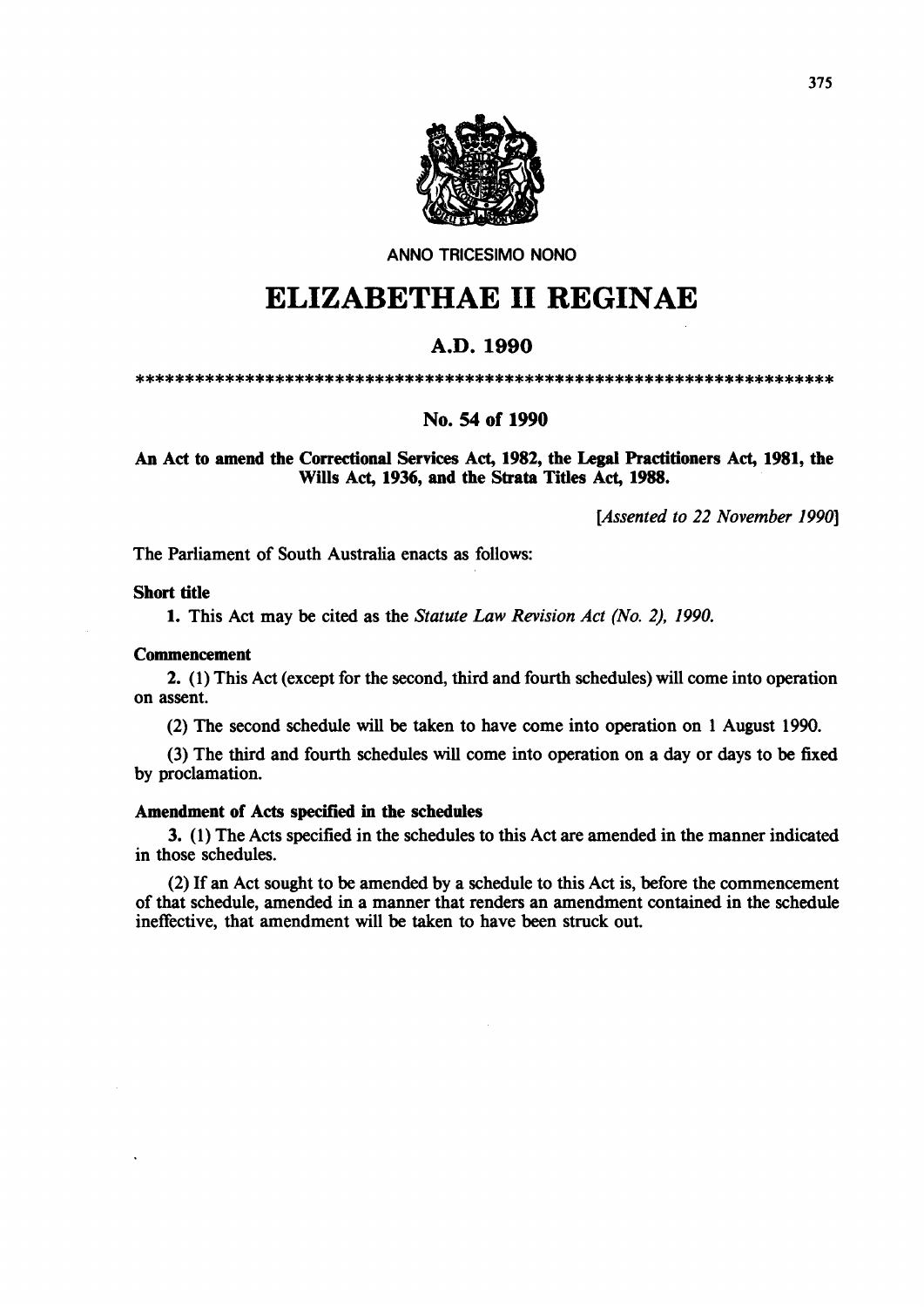# **FIRST SCHEDULE**

 $\ddot{\phantom{0}}$ 

Correctional Services Act, 1982

| <b>Provision Amended</b> | How Amended                                                                                                                                                                                                                                                                           |
|--------------------------|---------------------------------------------------------------------------------------------------------------------------------------------------------------------------------------------------------------------------------------------------------------------------------------|
| Section 17d (2)          | Strike out "bonds or orders of court" and substitute "any Act".                                                                                                                                                                                                                       |
| Section $75(2)$          | Strike out "on" (first occurring) and substitute "or".                                                                                                                                                                                                                                |
| Section 84               | Strike out this section and substitute:                                                                                                                                                                                                                                               |
|                          | Managers to comply with the execution of process                                                                                                                                                                                                                                      |
|                          | 84. Subject to this Act, the manager of a correctional insti-<br>tution must comply with any order or direction lawfully given<br>by an officer of a court or a member of the police force for<br>the purposes of the due execution of any process or order of<br>a court or justice. |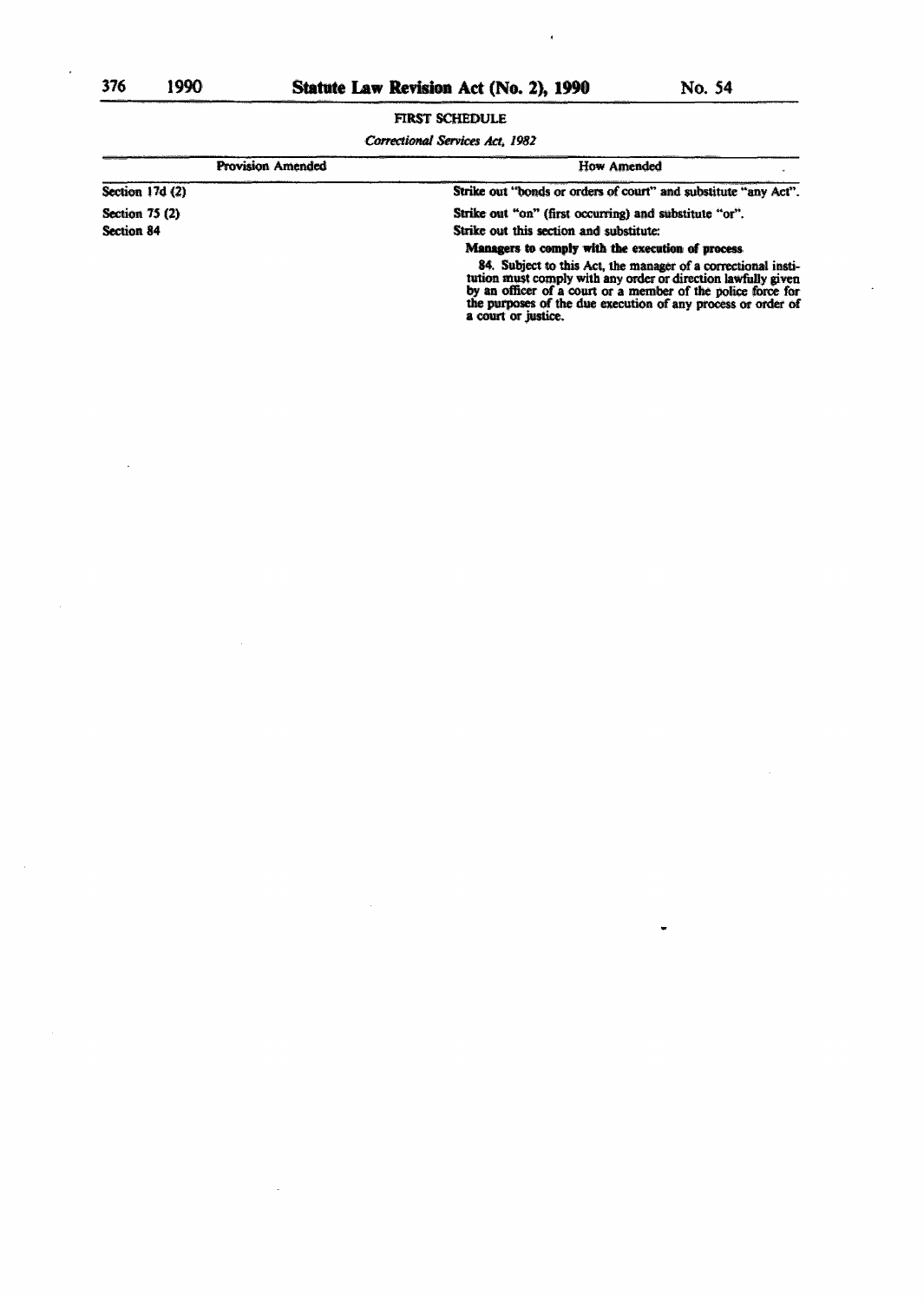$\sim$ 

**SECOND SCHEDULE** 

**Legal Practitioners Act, 1981** 

**Provision Amended** 

**How Amended** 

 $\bar{z}$ 

Section 35 (1)  $(a)$ 

After "auditor" insert "or inspector".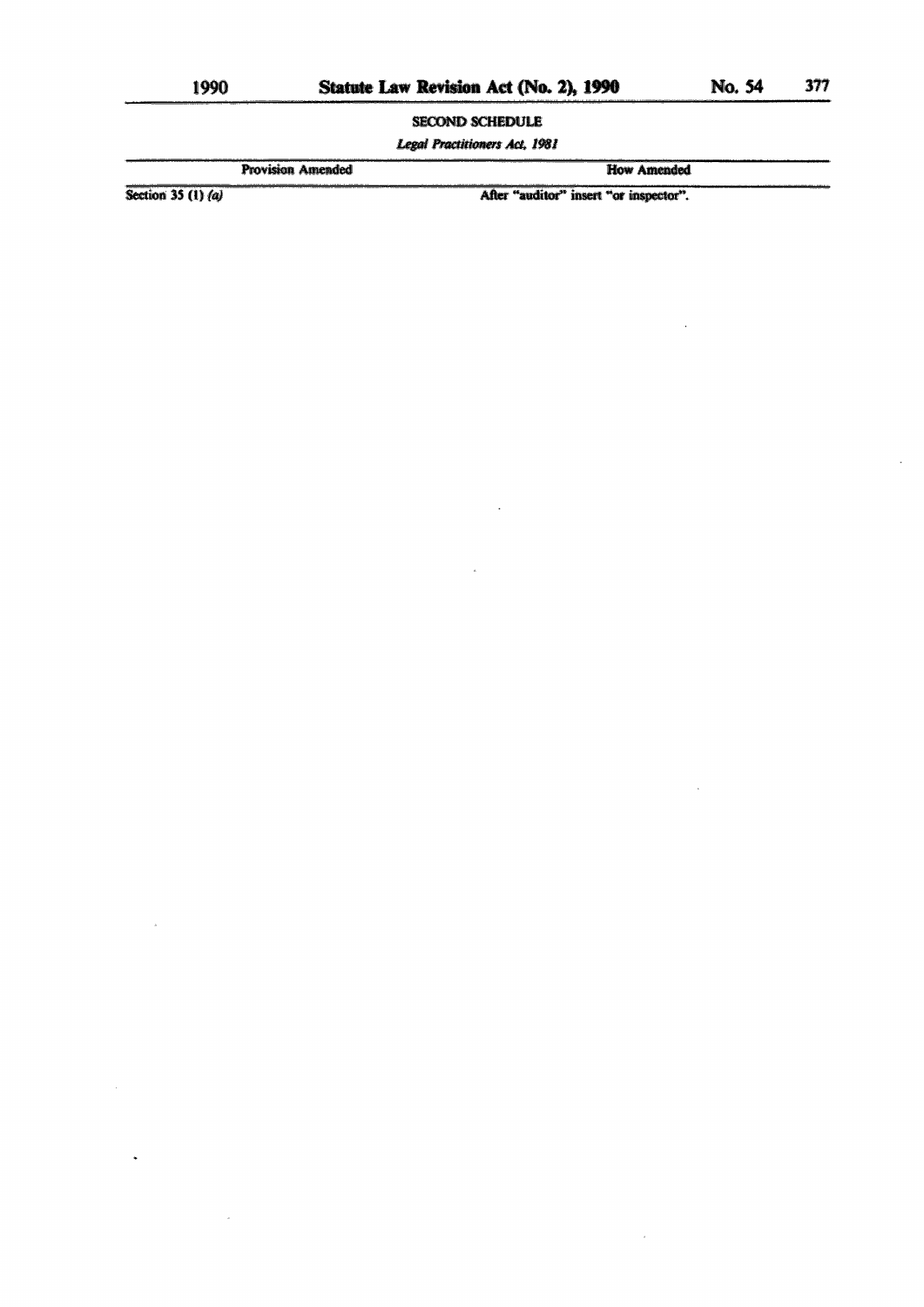Section 11

#### Section I Section 2 Section 3 (I) Section 3 (2) Section 3 (3) Section 4 (1) Section 4 (2) Section 4 (2) (a) Section 4 (2) *(b)*  Section 4 (2) *(d)*  Section *5* (I) Section 5 (2) Section 8 Section 8 (a) Section 8 *(b)*  Section 8 (c) Section 9 (1) Section 9 (2) Section 9 (3) Provision Amended How Amended Strike out this section and substitute: Short title 1. This Act may be cited as the *Wills Act, 1936.*  Strike out this section. Strike out "context otherwise requires or some other meaning is clearly intended" and substitute "contrary intention appears". Strike out "shall apply" and substitute "applies"; Strike out "the first day of January" and substitute "I January"; Strike out "shall" (second occurring) and substitute "will"; Strike out "deemed" and substitute "taken". Strike out "shall" and substitute "does"; Strike out "has"; Strike out "the first day of January" and substitute "I January". After "his" (wherever occurring) insert, in each case, "or her"; Strike out "manner hereinafter required" and substitute "the manner required by this Act,"; Strike out "he" (first occurring) and substitute "the person"; Strike out "him" and substitute "the person"; After "he" (second occurring) insert "or she". Strike out "shall extend" and substitute "extends". Strike out "thereof' and substitute "of the estate". Strike out "he" and substitute "the testator"; Strike out "thereof" and substitute "of the interest"; Strike out "and" (second occurring). After "his" (twice occurring) insert, in each case, "or her"; Strike out "this" (second occurring) and substitute "that"; After "he" insert "or she". Strike out "shall be" and substitute "is". Strike out "of this section shall" and substitute "does"; Strike out "shall apply" and substitute "applies"; Strike out "shall" (third occurring). Strike out "shall be" and substitute "is". Strike out "shall" and substitute "must"; Strike out "thereof' and substitute "of the will"; Strike out "his" (twice occurring) and substitute, in each case, "the testator's"; Strike out "and" (second occurring). Strike out "shall" and substitute "must". Strike out "shall" (first occurring) and substitute "must"; Strike out "shall be" and substitute "is". Strike out "shall"; Strike out "him" and substitute "the testator"; Strike out "be deemed" and substitute "will be taken"; After "his" (twice occurring) insert, in each case, "or her". Strike out "shall be" and substitute "is"; Strike out "or" wherever occurring between paragraphs (a), (b),  $(c)$  and  $(d)$ . Strike out "shall" (first occurring) and substitute "do"; Strike out "of this section"; Strike out "shall be" and substitute "is"; Strike out "shall" (third occurring) and substitute "does". After "his" insert "or her".

### THIRD SCHEDULE

#### *Wills Act, 1936*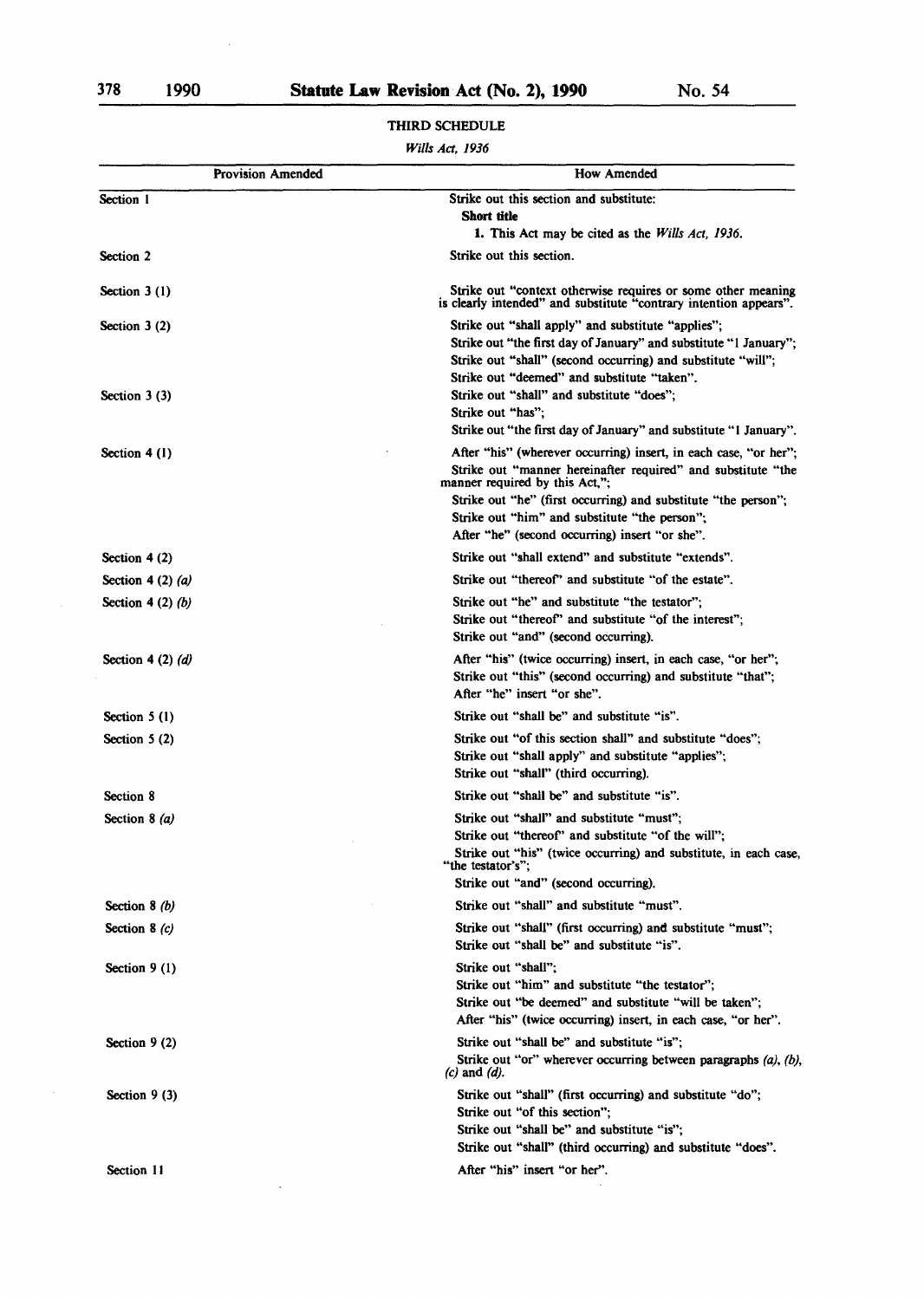$\sim 10$ 

| <b>Provision Amended</b> | How Amended                                                                                                                     |
|--------------------------|---------------------------------------------------------------------------------------------------------------------------------|
| Section $12(2)$          | Strike out "shall" and substitute "will";<br>Strike out "deemed" and substitute "taken":<br>After "his" insert "or her".        |
| Section 13               | Strike out "the twenty-second day of October" and substitute<br>"22 October":                                                   |
|                          | After "his" (first occurring) insert "or her";                                                                                  |
|                          | Strike out "shall" and substitute "will";                                                                                       |
|                          | Strike out "His" and substitute "Her";                                                                                          |
|                          | Strike out "where he had his" and substitute "that constituted<br>his or her".                                                  |
| Section 14               | Strike out "the twenty-second day of October" and substitute<br>"22 October":                                                   |
|                          | After "his" insert "or her";                                                                                                    |
|                          | Strike out "shall" (twice occurring) and substitute, in each case,<br>"will".                                                   |
| Section 15               | Strike out this section.                                                                                                        |
| Section 16               | Strike out "thereof" (twice occurring) and substitute, in each<br>case, "of the will";                                          |
|                          | Strike out "shall" and substitute "is":                                                                                         |
|                          | Strike out "be" (second occurring).                                                                                             |
| Section $17(1)$          | Redesignate to read as section 17;                                                                                              |
|                          | Strike out "therein shall be" and substitute "in a will is".<br>Strike out "thereto" and substitute "to the will or provision". |
| Section 18               | Strike out "any" (first, third and fourth occurring) and substi-<br>tute, in each case, "a";                                    |
|                          | Strike out "shall" and substitute "will";                                                                                       |
|                          | Strike out "the validity" and substitute "its validity";<br>Strike out "thereof".                                               |
| Section 19               | Strike out "shall" and substitute "is";                                                                                         |
|                          | Strike out "his":                                                                                                               |
|                          | Strike out "be" (first occurring);<br>Strike out "the validity" and substitute "its validity";                                  |
|                          | Strike out "thereof".                                                                                                           |
| Section $20(1)$          | Strike out "of this section";                                                                                                   |
|                          | Strike out "shall be" and substitute "is".                                                                                      |
| Section $20(2)$          | Strike out "shall not be" and substitute "is not".                                                                              |
| Section 21<br>Section 22 | Strike out "shall be" and substitute "is".                                                                                      |
|                          | Strike out "thereof shall be" and substitute "of a will or codicil<br>$is$ .                                                    |
|                          | Strike out "or" wherever occurring between paragraphs $(a)$ , $(b)$<br>and $(c)$ .                                              |
| Section 22 $(b)$         | Strike out "manner hereinbefore required" and substitute "the<br>manner required by this Act".                                  |
| Section 22 $(c)$         | Insert "or" before "codicil";                                                                                                   |
|                          | Strike out "part thereof" and substitute "the part of the will or<br>codicil";                                                  |
|                          | Strike out "hereinbefore required" and substitute "required by<br>this Act".                                                    |
| Section 22 $(d)$         | Insert "or" before "codicil";                                                                                                   |
|                          | Strike out "part thereof" and substitute "the part of the will or<br>codicil";                                                  |
|                          | Strike out "his" (twice occurring) and substitute, in each case,<br>"the testator's".                                           |
| Section 23               | Strike out "the twenty-second day of October" and substitute<br>"22 October":                                                   |
|                          | Strike out "shall" (twice occurring) and substitute, in each case,<br>"will";                                                   |
|                          | Strike out "thereof" and substitute "of the will";                                                                              |
|                          | Strike out "same" and substitute "will".                                                                                        |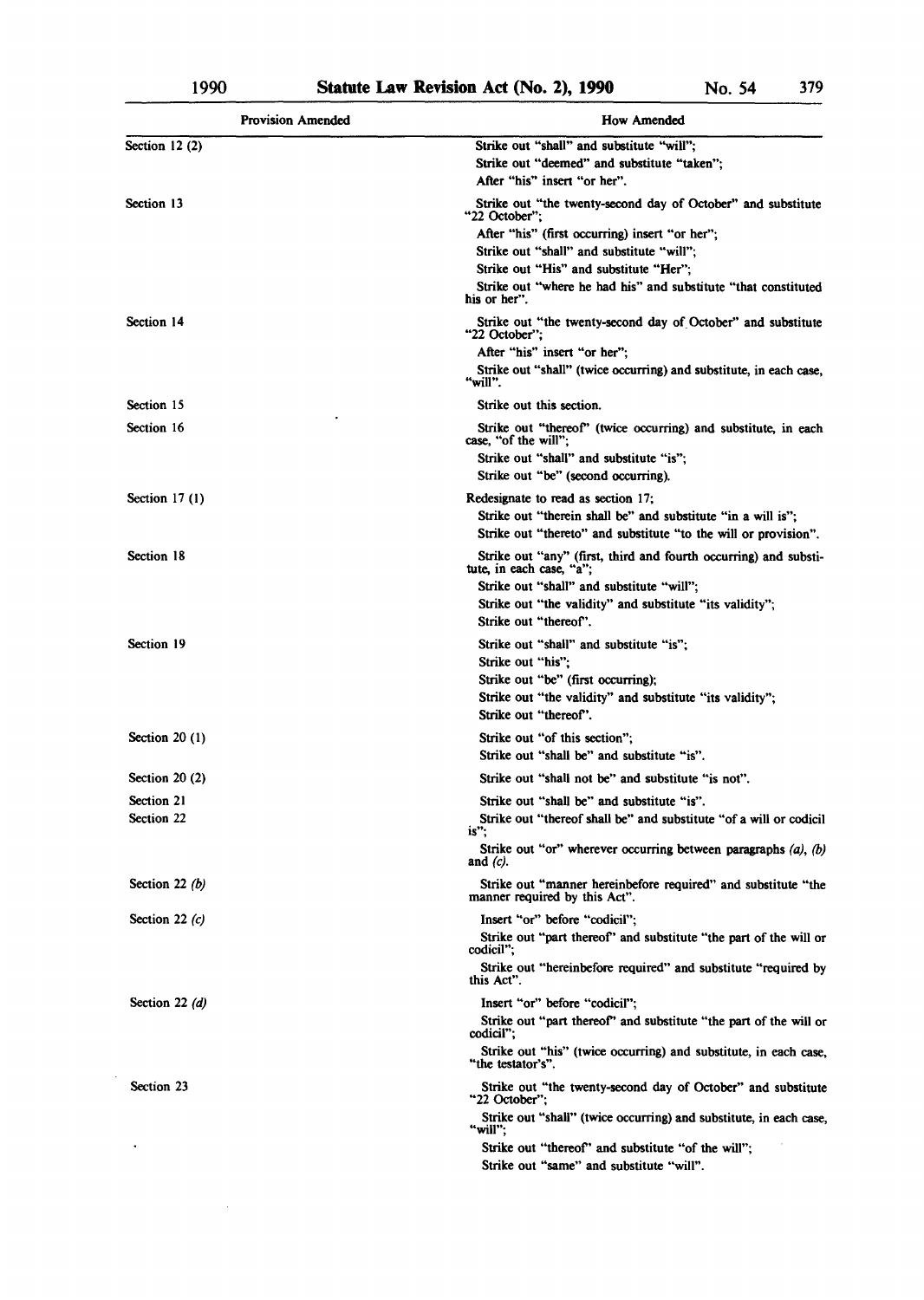$\bar{\beta}$ 

 $\ddot{\phantom{a}}$ 

 $\bar{z}$ 

| <b>Provision Amended</b> | How Amended                                                                                                                       |
|--------------------------|-----------------------------------------------------------------------------------------------------------------------------------|
| Section 24               | Strike out "the execution thereof shall be valid or have" and                                                                     |
|                          | substitute "its execution is valid or has";<br>Strike out "hereinbefore required" and substitute "required by<br>this Act":       |
|                          | Strike out "thereof shall be deemed" and substitute "of the will<br>is to be taken".                                              |
| Section $25(1)$          | Strike out "thereof" (first occurring) and substitute "of a will<br>or codicil";                                                  |
|                          | Strike out "shall" and substitute "can":<br>Strike out "the re-execution thereof" and substitute "its re-<br>execution":          |
|                          | Strike out "manner hereinbefore required" and substitute "the<br>manner required by this Act";                                    |
|                          | Insert "or" before "codicil" (third occurring);<br>Strike out "part thereof" and substitute "the part of the will or<br>codicil". |
| Section $25(2)$          | Strike out "shall" and substitute "does":<br>Strike out "thereof" and substitute "of it".                                         |
| Section 25a (2)          | Strike out "shall" and substitute "must".                                                                                         |
| Section 25a $(2)$ $(a)$  | Strike out "shall" and substitute "must".                                                                                         |
| Section 25a $(2)$ $(b)$  | Strike out "shall" and substitute "will":<br>After "his" insert "or her".                                                         |
| Section 25a (3)          | Strike out "shall" (first occurring) and substitute "must";<br>Strike out "shall" (second occurring) and substitute "does".       |
| Section 25a (4)          | Strike out "shall" (twice occurring) and substitute, in each case,<br>"does":                                                     |
|                          | Strike out "such" (twice occurring) and substitute, in each case,<br>"that".                                                      |
| Section 25a (5)          | Strike out "shall" and substitute "will".                                                                                         |
| Section 25b              | Strike out "shall" and substitute "is to";                                                                                        |
|                          | After "he" (twice occurring) insert, in each case, "or she";<br>After "his" insert "or her".                                      |
| Section $25c(1)$         | Redesignate to read as section 25c;                                                                                               |
|                          | Strike out "of this Act";<br>Strike out "shall" and substitute "are to".                                                          |
| Section 26               | Strike out "therein comprised" and substitute "comprised in                                                                       |
|                          | the will":<br>Strike out "shall prevent" and substitute "prevents";                                                               |
|                          | After "his" insert "or her".                                                                                                      |
| Section 27               | Strike out "shall" and substitute "is to".                                                                                        |
| Section 28               | Strike out "shall" and substitute "will".                                                                                         |
| Section 29               | After "his" (twice occurring) insert, in each case, "or her";<br>Strike out "shall" and substitute "is to".                       |
| Section $30(1)$          | Strike out "his" and substitute "the testator's":<br>Strike out "shall" (first occurring) and substitute "is to";                 |
|                          | Strike out "such" and substitute "the":<br>Strike out "he" (first occurring) and substitute "the testator";                       |
|                          | After "he" (second occurring) insert "or she";                                                                                    |
|                          | Strike out "shall operate" and substitute "operates".                                                                             |
| Section $30(2)$          | Strike out "shall" (first occurring) and substitute "is to";                                                                      |
|                          | Strike out "such" and substitute "the":<br>Strike out "he" (first occurring) and substitute "the testator";                       |
|                          | After "he" (second occurring) insert "or she";                                                                                    |
|                          | Strike out "shall operate" and substitute "operates".                                                                             |
| Section 31               | Strike out "shall" and substitute "is to".                                                                                        |
| Section $32(1)$          | After "his" (wherever occurring) insert, in each case, "or her";                                                                  |
|                          | Strike out "shall" and substitute "are to".                                                                                       |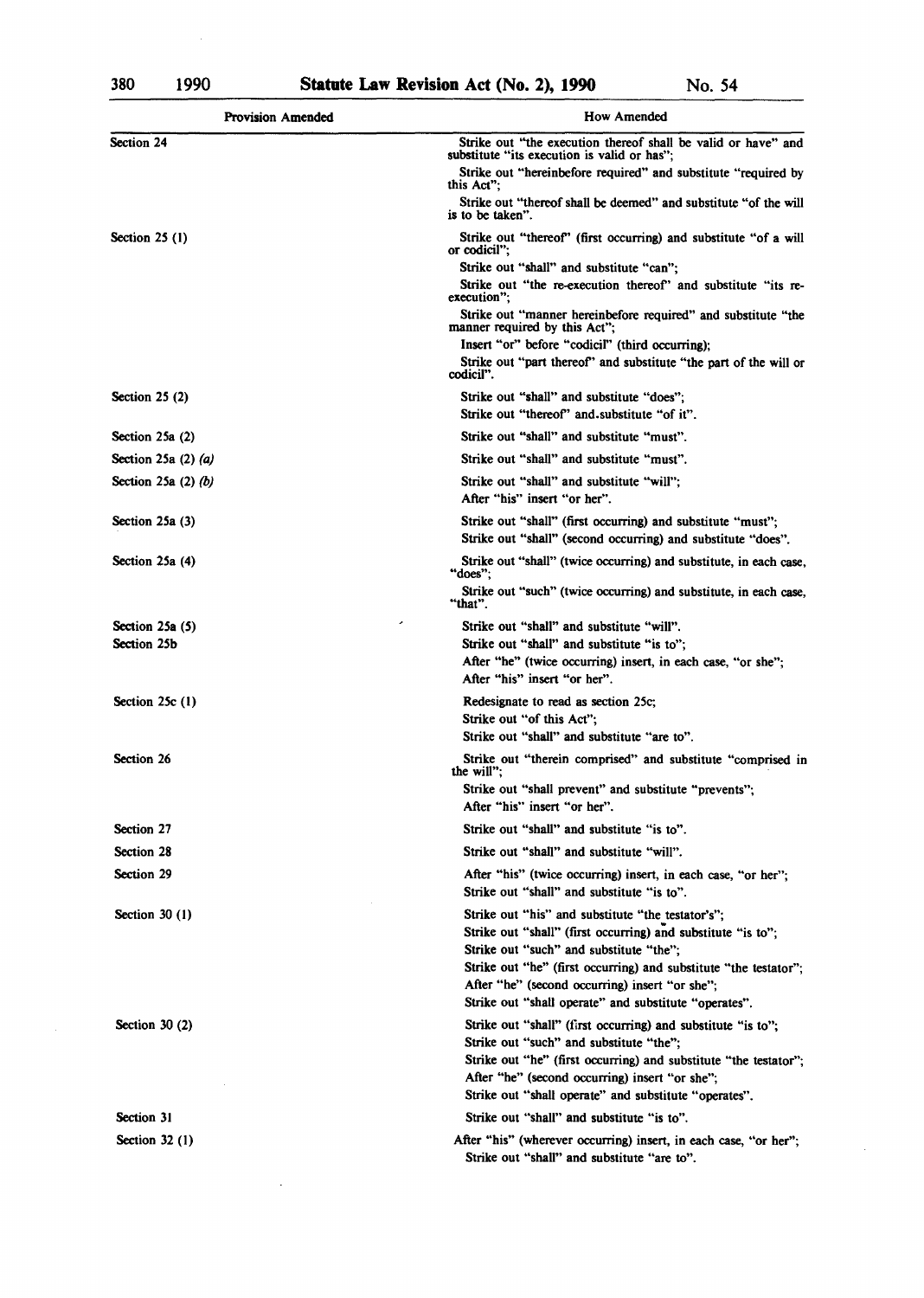$\bar{z}$ 

 $\bar{z}$ 

 $\ddot{\phantom{1}}$ 

| <b>Provision Amended</b> | How Amended                                                                                                                                                                 |
|--------------------------|-----------------------------------------------------------------------------------------------------------------------------------------------------------------------------|
| Section $32(2)$          | Strike out "shall" and substitute "does";<br>After "mentioned" insert "in".                                                                                                 |
| Section 33               | Strike out "shall" and substitute "is to";<br>Strike out "such" and substitute "that":<br>After "him" insert "or her".                                                      |
| Section 34               | Strike out "thereof" and substitute "of the real estate";<br>Strike out "shall" and substitute "is to";<br>Strike out "such" and substitute "that".                         |
| Section 35               | Strike out "such" (first occurring) and substitute "the";<br>Strike out "shall" (first occurring) and substitute "does":<br>Strike out "shall take" and substitute "takes". |
| Section 36               | Strike out "shall" (first occurring) and substitute "does";<br>Strike out "shall take" and substitute "takes".                                                              |
| Section 37               | Strike out "sections" and substitute "section":<br>Strike out "shall invalidate" and substitute "invalidates";<br>Strike out "such" and substitute "that".                  |
| Section 39               | Redesignate to read as section 38:<br>Strike out "shall" and substitute "is";<br>Insert "to" before "be".                                                                   |